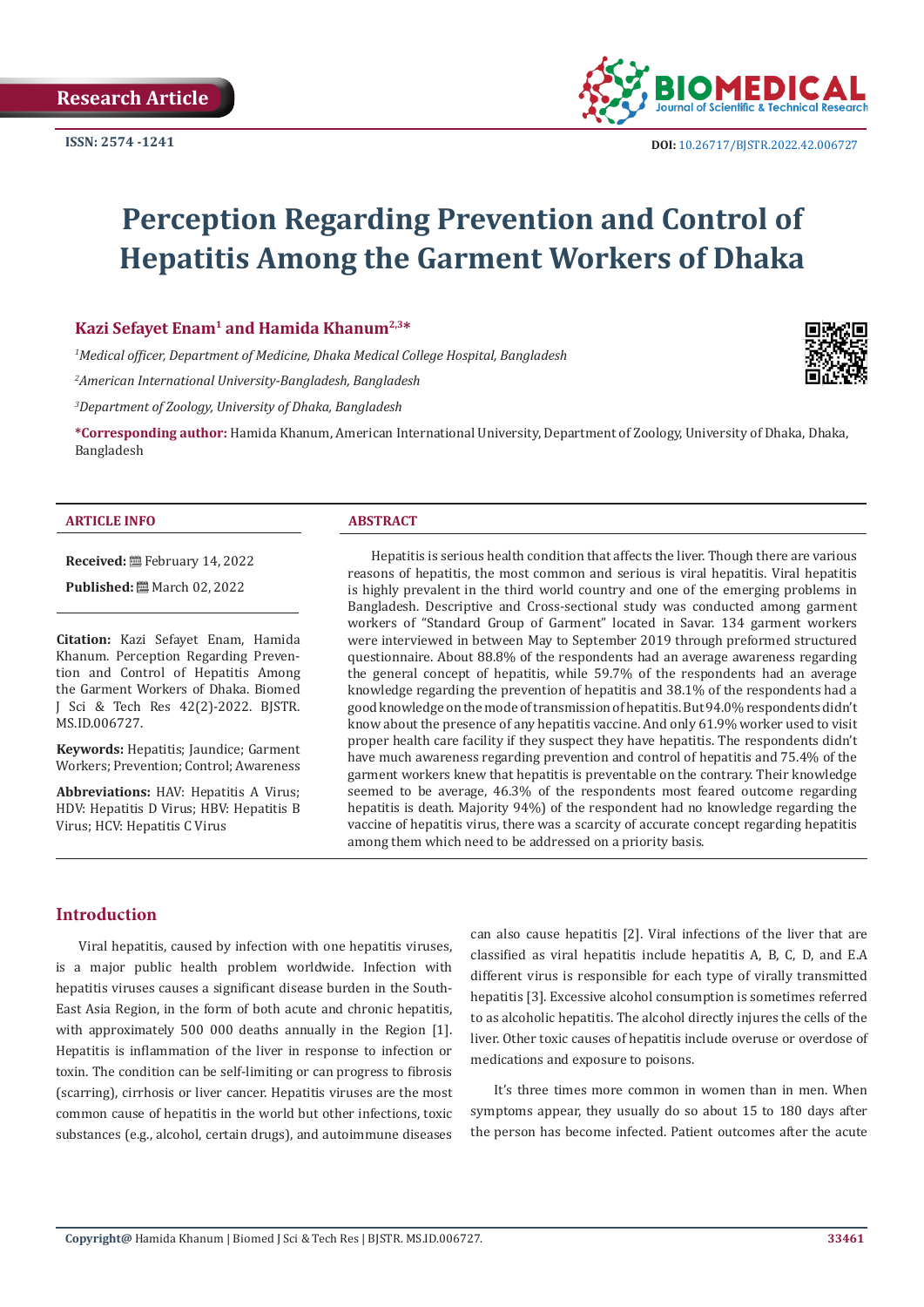phase depend on various factors, especially the type of hepatitis [4,5]. Hepatitis A virus (HAV) is most often transmitted through consumption of contaminated water or food. HAV infections can also be severe and life threatening. Most people in areas of the world with poor sanitation have been infected with this virus. Safe and effective vaccines are available to prevent HAV [6]. Hepatitis B virus (HBV) and Hepatitis C virus (HCV) are transmitted through exposure to infective blood, semen, and other body fluids, can be transmitted from infected mothers to infants at the time [6]. Hepatitis D virus (HDV) infections occur only in those who are infected with HBV. The dual infection of HDV and HBV can result in a more serious disease and worse outcome. Hepatitis B vaccines provide protection from HDV infection. Hepatitis E virus (HEV is mostly transmitted through consumption of contaminated water or food [7].

Safe and effective vaccines to prevent HEV infection have been developed but are not widely available [6,8]. In the World Health Organization (WHO) South-East Asia Region, the annual number of acute cases of hepatitis A is estimated to be 400 000, with 800 deaths. In the 1980s, the presence of the anti-hepatitis A virus antibody (anti-HAV) was detected in more than 90% of children aged 15 years, and almost everyone above 25 years of age in the WHO South-East Asia Region, indicating that they had been infected with hepatitis A virus [1]. There are approximately 100 million hepatitis B carriers in the South-East Asia Region, and they account for more than 5.6% of the global population. More than 300 000 people are estimated to die each year [1]. The WHO South-East Asia Region has about 30 million hepatitis C carriers, which is more than 1.6% of the total population. Over 120 000 infected individuals in the Region are estimated to die each year, as a result of cirrhosis and liver cancer associated with hepatitis C, and this infection is considered a significant and growing public health problem.

Outbreaks of HEV infection of up to several hundred to several thousand persons have been reported frequently in the Indian subcontinent, China, south-east and central Asia, the Middle East, and northern and western parts of Africa. Hepatitis E outbreaks are characteristically associated with a high disease attack rate among pregnant women [1]. In Germany, vaccination against hepatitis B is recommended for infants, children and adolescents since 1995 and for specific target groups since 1982. Little is known about knowledge about viral hepatitis and attitudes toward hepatitis B vaccination-factors likely to influence vaccine uptake. In order to estimate vaccination coverage in adult target groups and in the overall adult population and to assess knowledge and attitudes a nationwide cross-sectional telephone survey among 412 persons in November 2004 was conducted. Vaccination coverage (VC) standardized for age, sex and residence was 29.6% in the general

population and 58.2% in target groups for hepatitis B vaccination. Particular gaps in vaccine coverage were detected among health care workers (VC: 69.5%) and chronically ill persons (VC: 22.0%). Knowledge on risk factors and transmission was far below expectations, whereas the acceptance of vaccination in the majority of the population (79.0%) was good [9].

# **Justification of the Study**

 Nevertheless, today the garment export sector has grown into a \$6 billion industry that employs over millions of people. However, from a different look, its contributions are not regarding to the economic factors, rather than more important to the social factors including the process to reducing gender discrimination by empowering woman, balanced distribution of social power management by reducing socio-economic inequalities etc. In Bangladesh garment sector plays an important role in the overall economic development of our country. Approximately 20 lac's workers are working in this sector, and it is also mentionable that about 76% of our foreign exchange is also earned by this sector. The majority of the female workers in the garment sector suffer from the diseases like problems in bones, abortion complexity, dermatitis, back pain, eye stain, purities, malnutrition, respiratory problems, hepatitis (Jaundice), gastric pain, fatigue, fever, abdomen pain, common cold, and helminthiasis [10]. This study aims to gain an insight regarding the level of awareness about prevention and control hepatitis among the garment workers of Dhaka.

### **Materials and Methods**

 This study was a descriptive cross- sectional study and was carried out in a garment of "Standard Group" located in Savar, Dhaka. The study population was the garment workers of Dhaka. The present study was conducted from March 2017 to September 2017. Simple random sampling technique was applied for determining sample size and data collection. The final sample size taken was 134. Both male and female garment workers working in Dhaka. Respondents who were willing to participate in the study. Structured questionnaire was used. The data was collected from primary sources. Every day, 15-20 interviews were conducted via face-to-face interview. Data collection was continued until the desired number of samples was met. Raw data was checked twice and coded in the same day of data collection with the view to simplify the data- entry. Data will be entered in and analyzed by SPSS version 25.00.

# **Ethical Consideration**

Permission letter from AIUB authority and permission from garment's authority were taken before starting the research work. Privacy, confidentially and anonymity were maintained.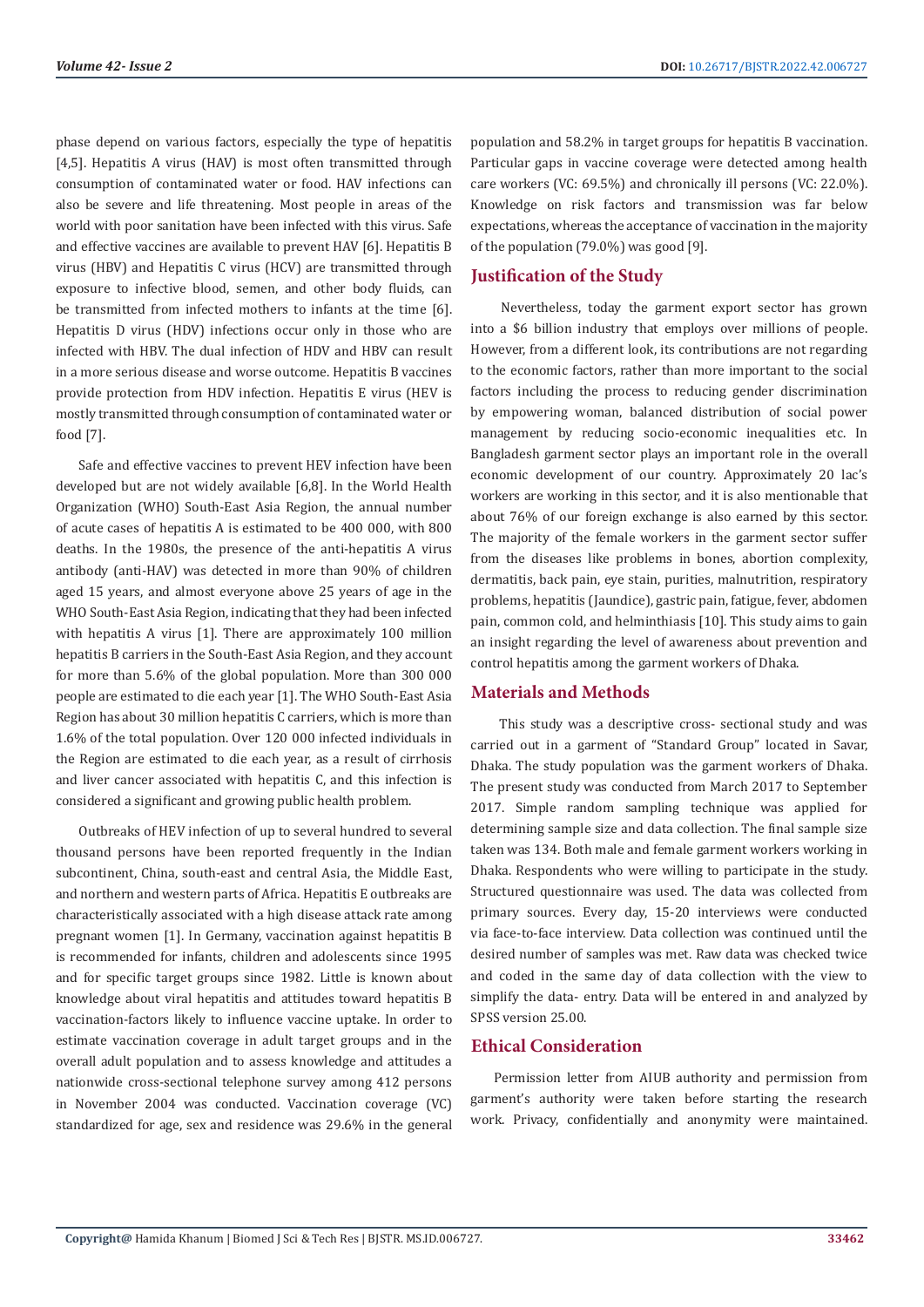Respondent had freedom to take part in an interview, and refrain from answering any question whatever they disliked.

# **Result**

Socio demographic: The present study has been done on level of awareness regarding prevention and control of hepatitis among the garment workers of "Standard group" Savar, Dhaka. A total of 134 workers took participation in the study. Out of the 134 participants, 64 (47.8 %) were male and 70 (52.2%) are female. All the participants have fulfilled the designed criteria and gave their consents to take part in the study. The questionnaire was administered to assess the socio-demographic characteristics, awareness regarding hepatitis.

# **Distribution of the Age-Groups of the Respondents**

Among the respondents the highest percentage of the respondents were 21-25 years (38.8%) old followed by 16-20 years (23.1%) old. 18.7% were 26-30 years old as well as 15.75 were 31- 35 years old. Only 2.2% were 36-40 years old and 1.5% were 46- 50 years old (Figure 1). Among the respondents, 130 (97%) were Muslim and 4 (3 %) were Hindu (Figure 1). The bar chart shows that among the 134 respondents, 46 (32.6%) know liver is affected in hepatitis, 27(19.1%) respondents think all the organ is affected, 10(7.1%) said heart is affected, whereas 4(2.8%) said brain is affected. 4(2.8%) respondents think kidney is affected. And highest 48 (34%) didn't know which organ is affected in hepatitis (Figures 2 & 3).



**Figure 1:** Percentage of different age group of garment workers.

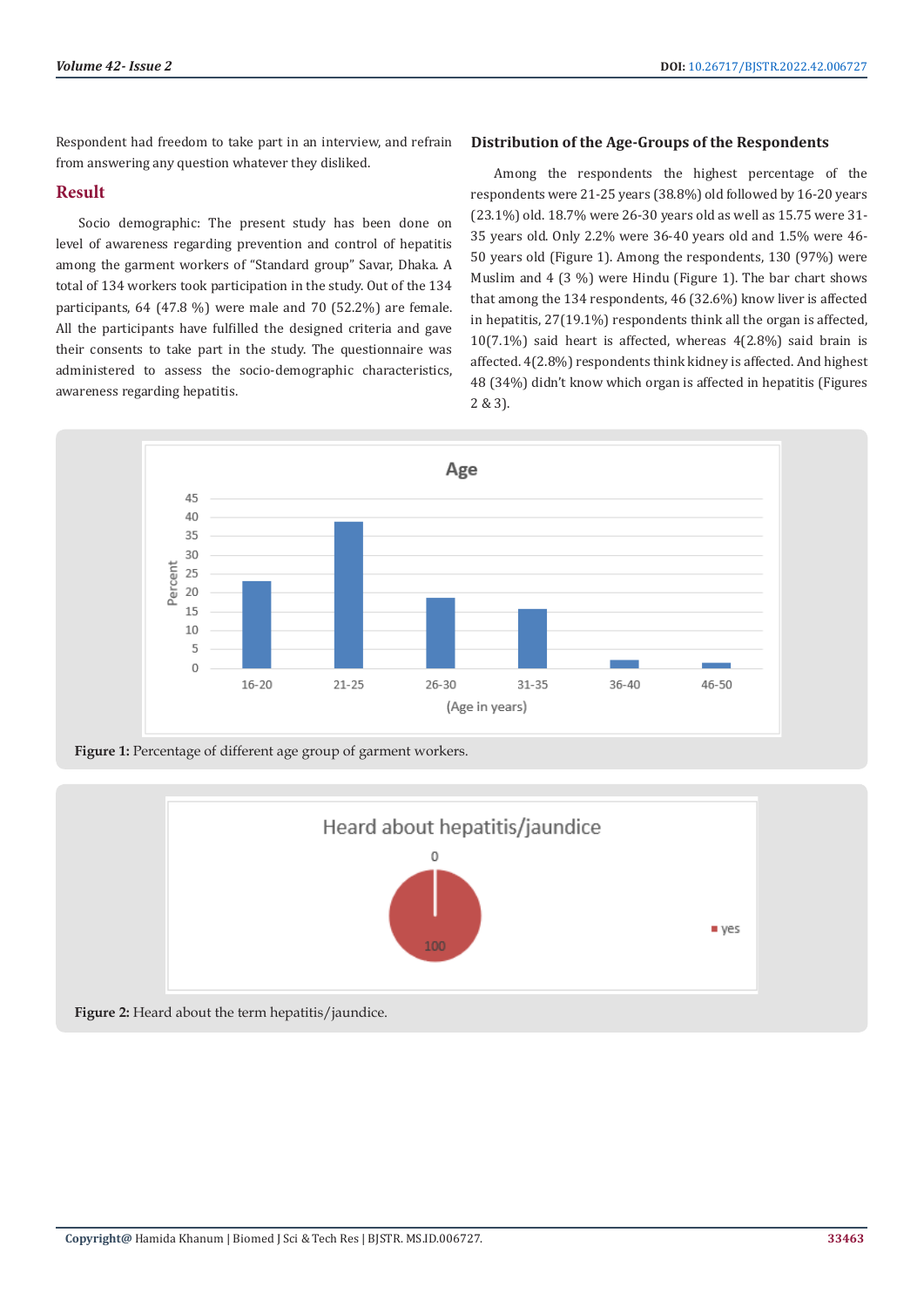# **Knowledge about Organs Affected by Hepatitis (Figures 3 & 4)**



**Figure 3:** Knowledge about organ affected by hepatitis.



**Figure 4:** Knowledge of the respondents regarding the cause of hepatitis.

# **Name of Hepatitis Virus Mentioned by the Respondents (Figure 5)**



**Figure 5:** Name of hepatitis virus mentioned by the respondents.

# **Knowledge of the Respondent Regarding Cause of Hepatitis**

The result showed that only 20 (12.5%) respondents were aware that hepatitis is caused by virus. Also 10(6.3%) said that alcohol consumption can cause hepatitis. Out of 134 respondent's

23 (14.4%) recognized cigarette smoking as a cause of hepatitis whereas highest 78 (48.8%) told drinking less water is potential cause of hepatitis. 24 (15%) respondents told all of the mentioned things can cause hepatitis and 5 (3.1%) had no clue about the cause (Figure 4). The study showed that among the respondents majority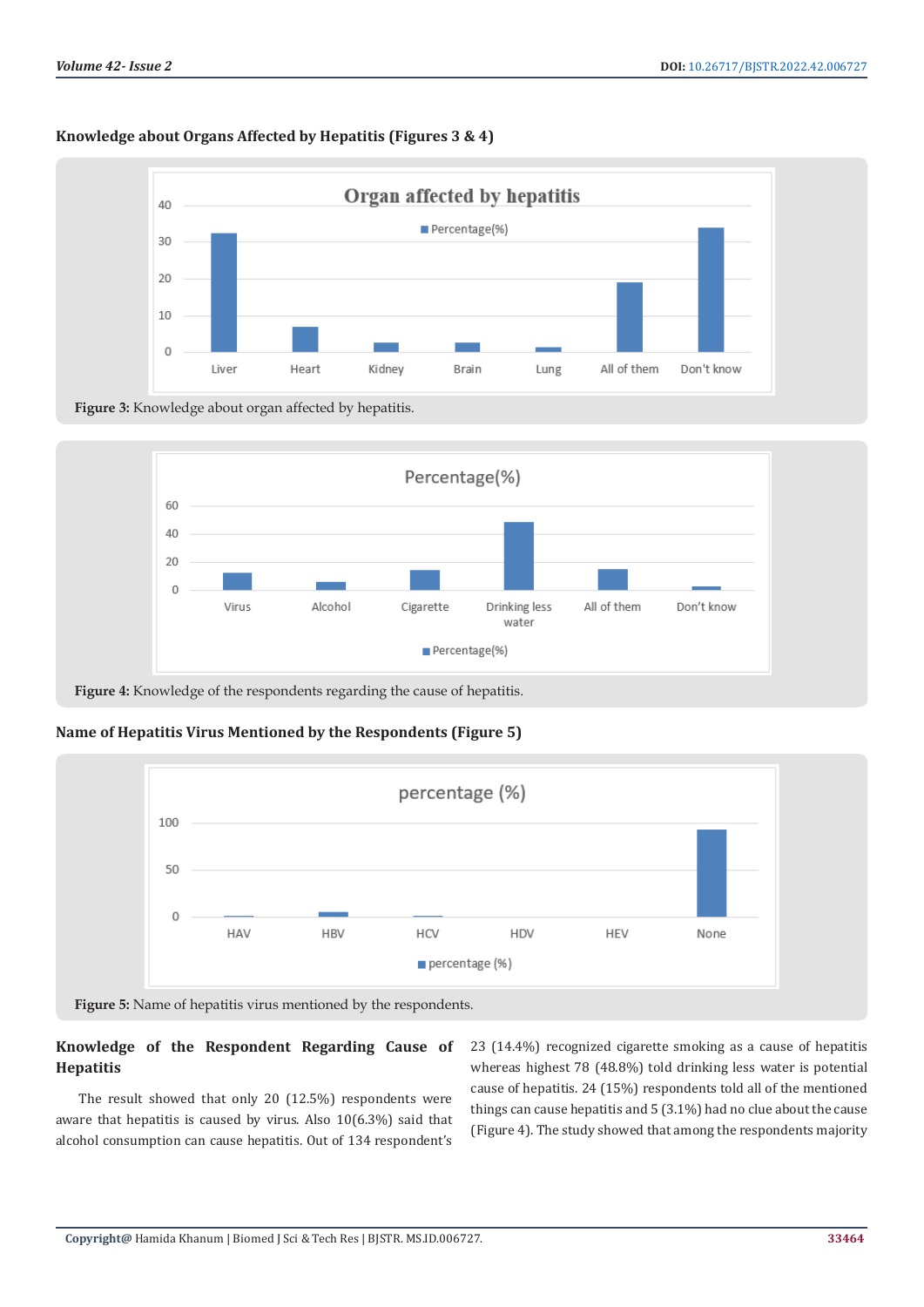125 (93.3%) couldn't mention any virus. Hepatitis A and C virus was mentioned by 1 (0.7%) respondent respectively. Hepatitis B virus was mentioned by 7 (5.2%) respondents (Figure 5). A great percentage (93.3%) garment workers do not know the name of any hepatitis virus. In the present investigation, out of 134, 123(91.8%) said that people can i.e from hepatitis. It indicates that they understand the lethality of hepatitis. On other hand 109 (81.3%) said hepatitis can affect any age group, 98 (73.1%) said that hepatitis can lead to liver cancer and only 16 (11.9%) respondents said that viral hepatitis can persist lifelong (Table 1).

**Table 1:** Awareness of the respondents regarding the severity of hepatitis.

|                                          | <b>Yes</b>   | N <sub>o</sub> | Don't know |
|------------------------------------------|--------------|----------------|------------|
| People can die from<br>hepatitis         | 123 (91.8 %) | $8(6.0\%)$     | $3(2.2\%)$ |
| Hepatitis can affect any age<br>group    | 109 (81.3%)  | 24 (17.9%)     | $1(0.7\%)$ |
| Hepatitis can cause liver<br>cancer      | 98 (73.1%)   | 36 (26.9%)     | $\theta$   |
| Viral hepatitis can persist<br>life long | 16 (11.9%)   | 118(88.1%)     |            |

### **Mode of Transmission Related**

According to the Table 2, 111 (82.8%) of the respondent was aware of the vertical transmission of viral hepatitis. 105 (78.4%) of the respondent told that having contaminated food and water may lead to viral hepatitis. 92 (68.7%) of the garment workers recognized sexual contact as a mode of transmission. 112 (83.6%) said viral hepatitis can transmit through infected needle.120 (89.6%) respondents agreed that blood transfusion is a route of viral hepatitis transmission whereas 97 (72.4%) said hepatitis can transmit through barbers' blade (Table 2).

**Table 2:** Awareness of the respondents regarding mode of transmission of viral hepatitis.

|                                                     | <b>Yes</b>  | N <sub>0</sub> |
|-----------------------------------------------------|-------------|----------------|
| Presence of vertical transmission                   | 111 (82.8%) | 23 (17.2%)     |
| Transmission through contaminated<br>food and water | 105 (78.4%) | 29 (21.6%)     |
| Sexual transmission of viral hepatitis              | 92 (68.7%)  | 42 (31.3%)     |
| Transmission through used infected<br>needle        | 112 (83.6%) | 22 (16.4%)     |
| Transmission through blood<br>transfusion           | 120 (89.6%) | 14 (10.4%)     |
| Can transmit through barbers' blade                 | 97 (72.4%)  | 37(27.6%)      |

#### **Prevention Related**

According to the Table 3, 101 (75.4%) of the garment workers knew that hepatitis is preventable on the contrary, 26 (19.4 %) said hepatitis is not preventable. 103(76.9%) respondent recognized safe sexual practice can help to prevent hepatitis. 128 (95.5%) garment workers said testing blood for hepatitis virus before transfusion can prevent hepatitis spread (Table 3).

**Table 3:** Awareness regarding prevention of hepatitis among the garment workers.

|                                                              | <b>Yes</b>  | N <sub>0</sub> | Don't know |
|--------------------------------------------------------------|-------------|----------------|------------|
| Hepatitis is preventable                                     | 101(75.4%)  | 26 (19.4%)     | $7(5.2\%)$ |
| Safe sexual practice can<br>prevent hepatitis                | 103(76.9%)  | 21 (15.7%)     | 10 (7.5%)  |
| Testing blood before<br>transfusion can prevent<br>hepatitis | 128 (95.5%) | $4(3.0\%)$     | $2(1.5\%)$ |

# **Knowledge Regarding Vaccine of Viral Hepatitis (Figures 6-8)**

The pie chart shows that, 1 (0.7%) respondent said that there is vaccine for Hepatitis A virus whereas 3 (2.2%) said that there is vaccine for hepatitis B virus, 2 (1.5 %) respondents said that hepatitis C and hepatitis E vaccine are available. But majority 126 (94%) of the respondent didn't know about any hepatitis vaccine (Figure 6). Among the respondents, 83 (61.9%) of them stated that they will visit proper healthcare center if they suspect hepatitis whereas, 14(10.4%) of the respondents will visit homeopathy doctor, and 37(27.6%) of them will visit traditional healer once they suspect having hepatitis (Figure 7).

# **Consequence of Hepatitis that is Most Feared by the Respondents**

It showed that 62 (46.3%) of the respondents most feared outcome regarding hepatitis was death. While 61 (45.5 %) of the respondents feared most the spreading of the disease to their family member. 9(6.7%) of the respondents was worried about the cost of treatment whereas only 2 (1.5%) respondents feared isolation from the society (Figure 8). There was an association between awareness regarding general knowledge of hepatitis and gender. It shows that 62 (96.875%) of the male respondent had average knowledge whereas 57 (81.4%) female respondent had average knowledge. On the other hand, 13(18.75%) of the female respondent had poor awareness on the contrary 1(1.5%) male respondent had poor knowledge.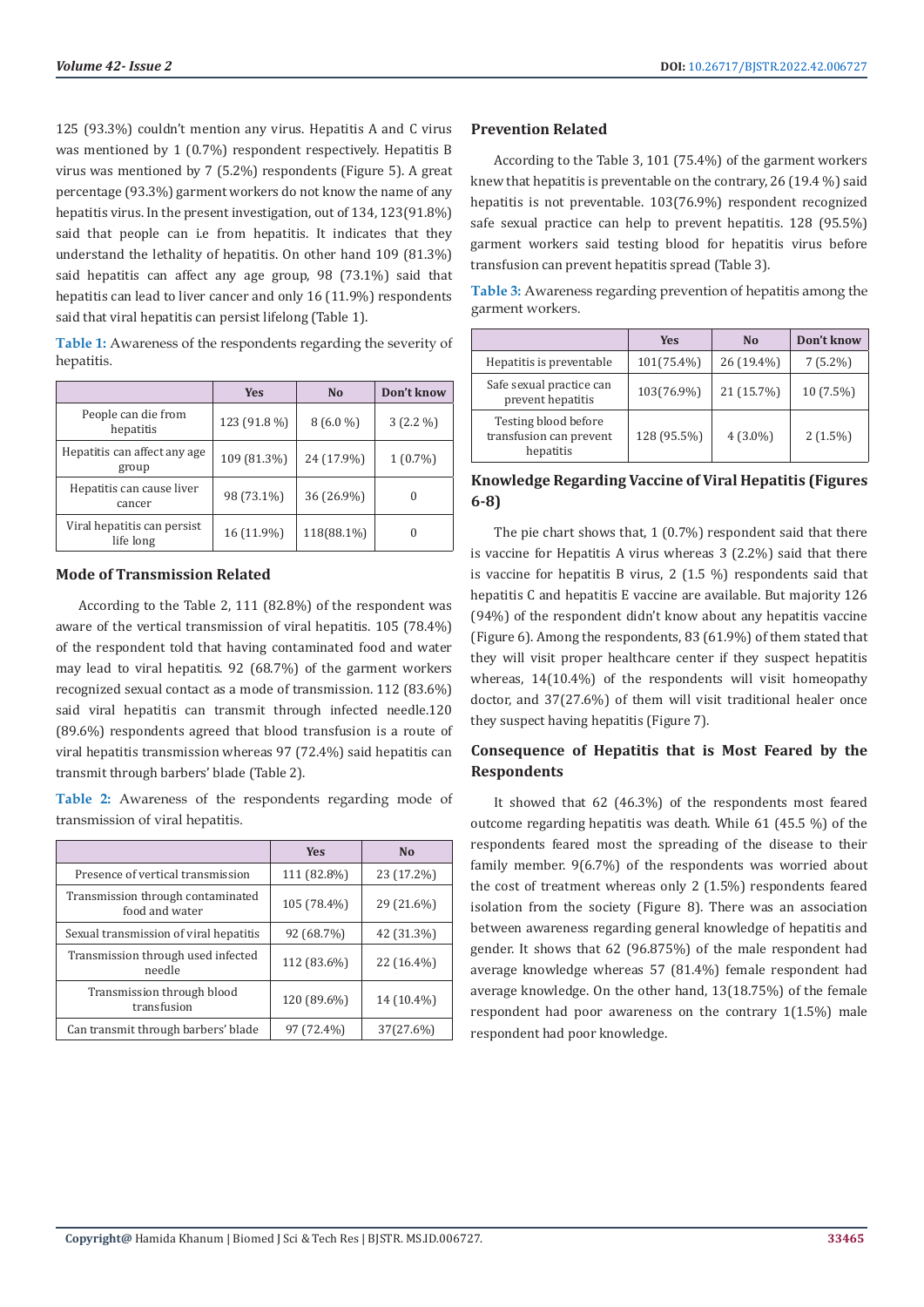



**Figure 7:** Treatment seeking preference among the garment workers if hepatitis is suspected.



**Figure 8:** Consequence of hepatitis that is most feared by the respondents.

The association of awareness about general knowledge of hepatitis and gender, the chi-square has been done to see the association (Table 4). Where, Pearson's Chi-square "P" value= .004. The minimum expected outcome is 0.48. From the above Table 4, we can understand there is association between awareness about

general knowledge of hepatitis and gender. Here P value .004<.005. So, we can say that gender is associated with the awareness about general knowledge. The above table is the association of awareness about general knowledge of hepatitis and gender. The chi-square has been done to see the association.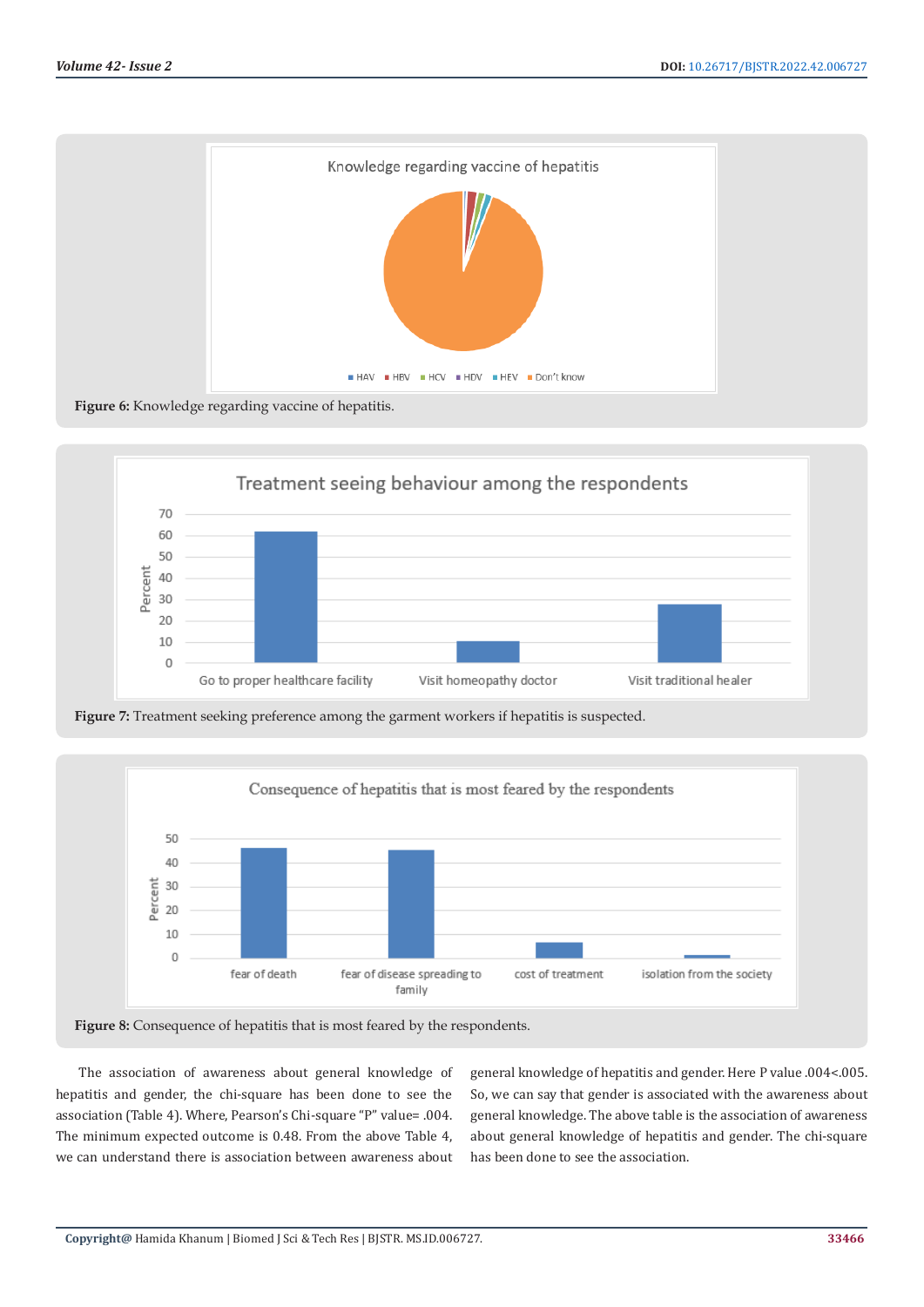Where, Pearson's Chi-square "P" value= .004.

The minimum expected outcome is 0.48

From the above Table 4 we can understand there is association between awareness about general knowledge of hepatitis and gender. Here P value .004<.005. So we can say that gender is associated with the awareness about general knowledge.

| Table 4: Association between gender and level of awareness |  |  |  |
|------------------------------------------------------------|--|--|--|
| regarding general knowledge about hepatitis.               |  |  |  |

|                              | Value   | d.f | Asymptotic<br>Significance (2-sided) |
|------------------------------|---------|-----|--------------------------------------|
| Pearson Chi-Square           | 11.250a | 2   | 0.004                                |
| Likelihood Ratio             | 13.531  | 2   | 0.001                                |
| Linear-by-Linear Association | 11.163  |     | 0.001                                |
| N of Valid Cases             | 134     |     |                                      |

#### **Discussion**

Hepatitis is one of the common diseases prevailing in the modern era. Though there are several causative factors for hepatitis, the most common among them is the viral hepatitis. There are 5 types of hepatitis virus and all together they almost cover every possible route of transmission. These factors make viral hepatitis highly infectious disease. And almost every person is susceptible to being infected by viral hepatitis. And one of the risk groups is the garment workers. They are under privileged and deprived of necessary education as well as health care. The study has been carried out in a garment factory of "Standard Group" located in Savar, Dhaka. The study involved 70 (52.2%) female and 64 (47.8%) male respondents. The participation of female respondents was higher. Most of the respondent were Muslim 130 (97%). The study showed that all the participants were acquainted with hepatitis. But only 46 (32.6%) of the respondents could say that hepatitis affects only the liver. And only 20 (12.5%) of the respondents could identify virus as a cause of hepatitis. But majority of the respondents 130 (97%) knew that yellow discoloration of skin and urine is our symptom of hepatitis. A study by Mohamed, et al. [11] in a outpatient adult hepatomegaly clinic in Kualalumpur showed that participants had average knowledge score regarding hepatitis B virus infection.

A chi-square test has been done to show the association between gender and awareness regarding the general knowledge of hepatitis. And the "P" value .004<.05 showed significant association between gender and awareness regarding the general knowledge of hepatitis. A study by Yau, et al. [4] among Asian communities of British Columbia showed knowledge regarding hepatitis B is associated with younger age, higher education and ethnicity. A study by Mehriban, et al. [12] among nurses showed that knowledge regarding hepatitis B is associated with institution, age, income, religion. The overall awareness score regarding transmission

of hepatitis was better than the awareness regarding general knowledge of hepatitis. Among the 134 respondents 51(38.2%) had good knowledge regarding mode of transmission of hepatitis whereas, 80 (59.7%) had average knowledge. In a descriptive study done by Samuel et al., (2009) among the health workers of Nigeria showed that 92% of the worker mention blood and blood products as a route of transmission of hepatitis B and 37% identified that sexual intercourse can transmit Hepatitis B.

Regarding prevention, 101(75.4%) of the respondent's stated hepatitis is preventable but 126 (94%) of them didn't know about any hepatitis vaccine. But 103 (76.9%) of them recognized safe sexual practice as a prerequisite to prevent hepatitis transmission. In study by Pantha and Pantha [13] among the students of Chittagong medical. About 6.4% and 87% of the students were aware about hepatitis A and Hepatitis B vaccine respectively. On the other hand, most of the respondent showed positive attitude towards hepatitis. Only 7 (5.2%) said that the\y will be ashamed if ever diagnosed with hepatitis. 111(82.8%) respondents said they will share information regarding their hepatitis with doctor. 110 (82.1%) will tell their spouse. Only 1 (0.7%) said he/she will tell no one. The health seeking behavior shows that only 83(61.9%) of the respondents will go to health care facility if they feel they are affected by hepatitis. 37 (27.6%) of the respondent chose traditional healer and 14 (10.4%) chose homeopathy doctor.

A molecular characteristic-based epidemiological study was conducted to identify the Molecular Characterization of Hepatitis B and C Viruses in Dhaka City, Bangladesh among all age groups, gender and marital status and to identify the possible risk factors for acquiring the infections. Using the Enzyme-Linked Immunosorbent Assay for 1855 blood samples, the study clearly indicated a high prevalence of active HBV and HCV as 8.0% and 3.0% respectively in general public of Savar, Dhaka. Both HBV and HCV prevalence varied significantly in different age groups with respect to gender and marital status. In case of HBV, it was least prevalent for individuals whose age was above 60 years. Contrary in case of HCV, it was least prevalent for individuals whose age was below 11 years and above 60 years. However, middle aged populations, especially 31–40 and 21–30-year individuals were observed at higher risk of hepatitis B and C ailments with 11.28% active HBV prevalence and 5.77% active HCV prevalence with respect to gender, respectively. The findings and further studies of genotype distribution might guide eventually the development, adaptation and evaluation of prevention strategies [14-16].

# **Conclusion**

Hepatitis is a major cause of mortality and morbidity in Bangladesh as well as in the Southeast Asia region. The garment workers is one of the vulnerable group. The study showed that the